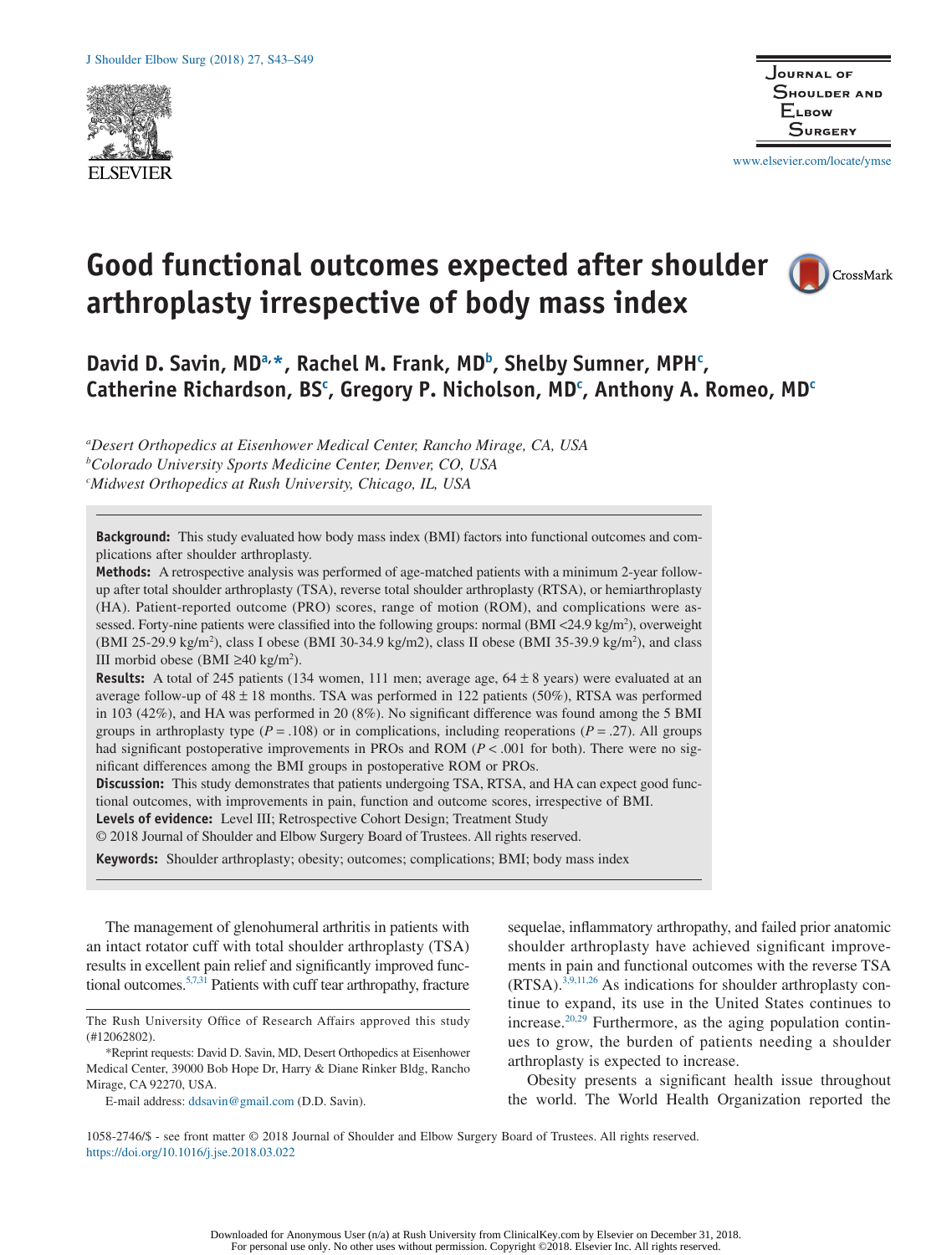rate of obesity with a body mass index  $(BMI) > 30$  kg/m<sup>2</sup> in 2009 to 2010 was  $36\%$  for men and women.<sup>6</sup> Minorities and the elderly are especially prone to being overweight or obese, with rates up to  $70\%$ <sup>18,27</sup> In the hip and knee arthroplasty literature, increased complication and revision rates are strongly correlated with obesity.<sup>1,4,15,16</sup> Despite this, functional outcomes are still expected to significantly improve after knee arthroplasty in the obese patient population.23

Most studies to date that have evaluated the effects of obesity on shoulder arthroplasty are insurance and health care database studies. Werner et  $al<sup>28</sup>$  found that a  $BMI > 50$  kg/m<sup>2</sup> was associated with a significant increased rate of surgical and postoperative complications for patients after shoulder arthroplasty. Gupta et al<sup>10</sup> found increased complication rates in patients undergoing RTSA with a  $BMI > 35$  kg/m<sup>2</sup>. In contrast, Anakwenze et al<sup>2</sup> found no significant increase in the deep infection rate, aseptic revision rate, or 1-year mortality after shoulder arthroplasty with higher BMI groups. Similar to Anakwenze et al, Jiang et al<sup>12</sup> reported increased surgical times with increasing BMI levels but found no increase in short-term complications between the different obesity classes. Most recently, Wagner et al<sup>25</sup> reported significantly increased rates of revision surgery, superficial wound infection, and postoperative complications in the higher BMI groups. Regarding patient satisfaction and functional outcomes, TSA and RTSA both demonstrated good pain relief and functional outcome scores in obese patients.13,14,17,19,21,24

Thus, the effect of patient BMI status on outcomes after shoulder arthroplasty is unclear due to differing study designs and differing databases. The purpose of this study was to stratify clinical outcomes and complication rates among differing BMI groups in patients who undergo TSA, RTSA, or hemiarthroplasty (HA) from a singleinstitution with high-volume fellowship-trained surgeons, with a minimum 2-year follow-up. We hypothesized that patients in all BMI groups would have a significant improvement in clinical outcome scores and similar complication rates.

# **Materials and methods**

Consecutive patients undergoing shoulder arthroplasty by 2 highvolume fellowship-trained surgeons (G.P.N. and A.A.R.) were retrospectively reviewed from a prospectively maintained shoulder arthroplasty database. All patients who underwent a nonrevision arthroplasty, including TSA, RTSA, or HA, and had minimum 2-year clinical follow-up were identified. The study excluded patients with incomplete medical records, including preoperative patientreported outcomes (PROs), those undergoing revision arthroplasty surgery, and those with less than 2 years of follow-up.

# **Patient BMI grouping**

Patients were classified according to the World Health Organization BMI classification<sup>30</sup> as normal (BMI <24.9 kg/m<sup>2</sup>), overweight  $(BMI 25-29.9 kg/m<sup>2</sup>)$ , class I obese  $(BMI 30-34.9 kg/m<sup>2</sup>)$ , class II obese (BMI 35-39.9 kg/m<sup>2</sup>), and class III morbid obese (BMI  $\geq 40$ kg/m<sup>2</sup>). Patients who met the inclusion criterion were age matched with 49 patients in each BMI group. Patient demographics and type of surgery are reported in Table I.

#### **Outcomes measures**

All patients included in this study completed the following PRO scores preoperatively and postoperatively: Single Assessment Numeric Evaluation, American Shoulder and Elbow Surgeons (ASES) Standardized Shoulder Assessment Form, Western Ontario Osteoarthritis of the Shoulder index, visual analog scale (VAS), and Simple Shoulder Test (SST). Range of motion (ROM), including forward elevation, external rotation at the side, and abduction internal rotation, was measured by the treating physician during the patient's preoperative visit and at the final follow-up. Complications, including persistent pain, poor range of motion, superficial and deep infections, fractures, and all reoperations were recorded.

#### **Statistical analyses**

The statistical tests were computed with SPSS 22.0 software (IBM, Armonk, NY, USA). Statistical analysis was performed using 1-way univariate and multivariate analysis of covariates adjusting for BMI

| Table I<br>Demographic data of study population by body mass index group |            |                                           |             |             |            |
|--------------------------------------------------------------------------|------------|-------------------------------------------|-------------|-------------|------------|
| Variable                                                                 |            | Body mass index group ( $\text{kg/m}^2$ ) |             |             |            |
|                                                                          | 25         | $25 - 29.9$                               | $30 - 34.9$ | $35 - 39.9$ | >40        |
|                                                                          | $(n = 49)$ | $(n = 49)$                                | $(n = 49)$  | $(n = 49)$  | $(n = 49)$ |
| Sex                                                                      |            |                                           |             |             |            |
| Female                                                                   | 33         | 19                                        | 24          | 29          | 29         |
| Male                                                                     | 16         | 30                                        | 25          | 20          | 20         |
| <b>Diabetes</b>                                                          |            |                                           | h           | 12          | 17         |
| <b>TSA</b>                                                               | 19         | 27                                        | 30          | 19          | 27         |
| <b>RTSA</b>                                                              | 24         | 19                                        | 16          | 28          | 16         |
| Hemiarthroplasty                                                         | 6          |                                           |             |             | 6          |

**Table I** Demographic data of study population by body mass index group

*TSA*, total shoulder arthroplasty; *RTSA*, reverse total shoulder arthroplasty. Data are presented as number of patients.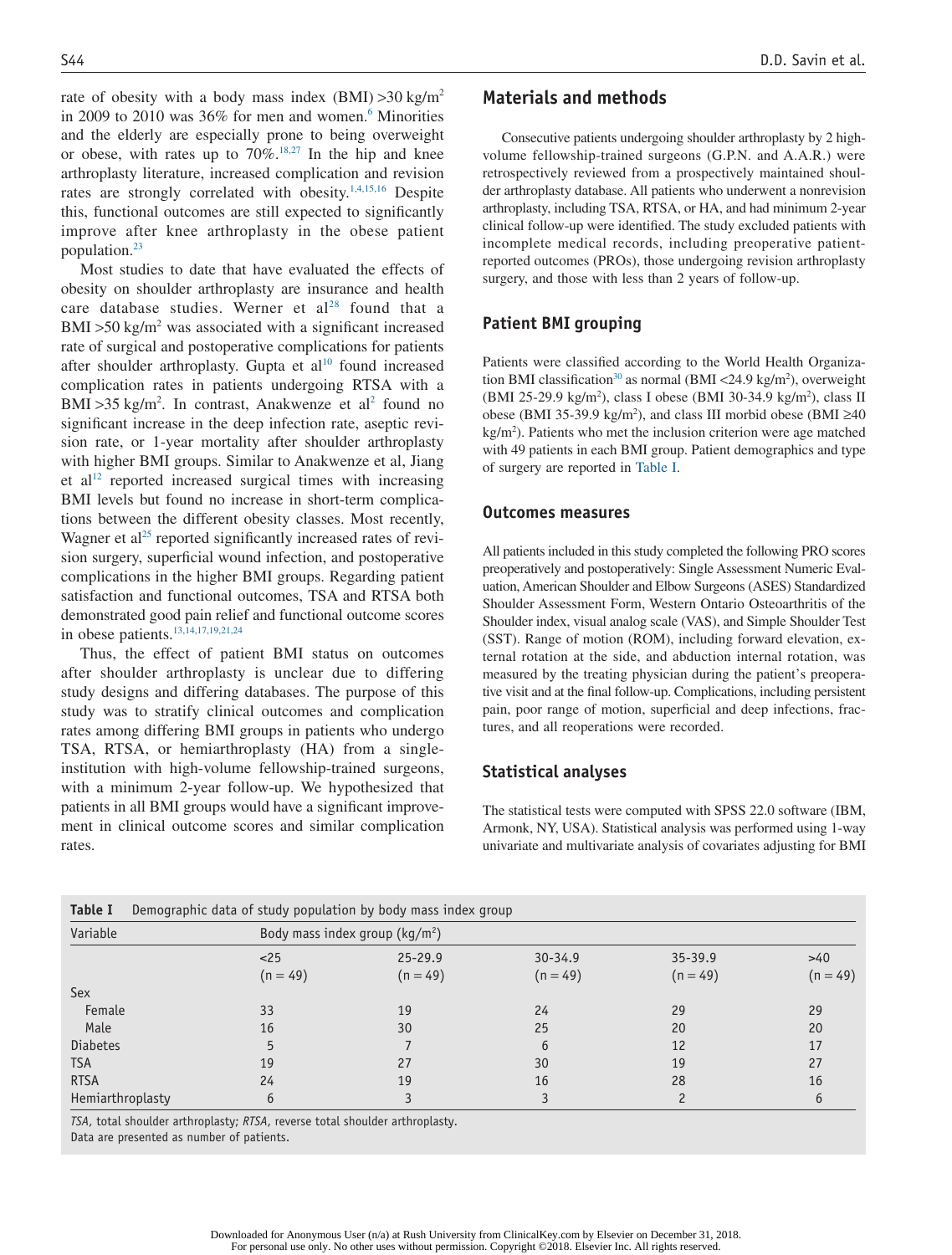groups, and the  $\chi^2$  or Fisher exact test. A P value of <.05 was considered significant.

# **Results**

There were 245 patients (134 women and 11 men) selected for this study, with 49 patients age matched to each BMI group. Patients were a mean age of  $64 \pm 8$  years, and mean clinical follow-up was  $48 \pm 17.9$  months. TSA was performed in 122 patients (50%), RTSA was performed in 103 (42%), and HA was performed in 20 (8%). There was no significant difference in arthroplasty types between allocated BMI groups  $(P = .108)$ . Female patients were more likely to be in the higher BMI groups  $(P = .047)$ . Higher BMI groups were significantly more likely to have diabetes  $(P = .01)$ .

#### **Functional outcomes**

Mean ROM and functional outcome scores significantly improved from preoperative values to postoperative values, regardless of BMI status (Table II). There was a significant preoperative difference in functional scores between normal BMI and overweight groups compared with class II obese patients  $(P = .018)$ . A preoperative difference was also identified for the SST in the overweight cohort compared with the class II obese ( $P = .006$ ). No other preoperative difference between BMI groups in ROM, SST, ASES, and VAS scores was identified.

There was no significant difference in postoperative ROM or functional scores between the BMI class groups. The magnitude of change from preoperative ROM and functional scores to postoperative values was analyzed across the BMI groups. A 1-way analysis of variance found a significantly larger magnitude of change in forward elevation in the class II obese group  $(63.8^{\circ} \pm 31.3^{\circ})$  over the normal BMI group  $(44.0^{\circ} \pm 30.40^{\circ})$ ; *P* = .05). No significant differences were seen in external rotation, functional scores, ASES, SST, and VAS scores.

|                 | <b>Table II</b> Preoperative to postoperative comparison of func- |  |  |
|-----------------|-------------------------------------------------------------------|--|--|
| tional outcomes |                                                                   |  |  |

| Functional outcome      | Preoperative | Postoperative | P value |
|-------------------------|--------------|---------------|---------|
| <b>Functional score</b> | 9.56         | 22.32         | $-.001$ |
| <b>VAS</b>              | 5.39         | 1.43          | $-.001$ |
| <b>SST</b>              | 3.43         | 8.78          | $-.001$ |
| <b>ASES</b>             | 40.42        | 80.43         | $-.001$ |
| Forward elevation       | 90.84        | 138.26        | $-.001$ |
| External rotation       | 27.54        | 52.82         | $-.001$ |
|                         |              |               |         |

*VAS*, visual analog scale; *SST*, Simple Shoulder Test; *ASES*, American Shoulder and Elbow Surgeons Standardized Shoulder Assessment Form.

| o<br>×<br>I<br>۰.<br>v. | ٧ | × |
|-------------------------|---|---|
|                         |   |   |

| Table III     | Complications by body mass index            |                         |           |
|---------------|---------------------------------------------|-------------------------|-----------|
| Complication  | <b>BMI</b> category<br>(kq/m <sup>2</sup> ) | Total patients<br>(No.) | $P$ value |
| Infection*    |                                             |                         | .016      |
|               | $<$ 25                                      | $\Omega$                |           |
|               | $25 - 29.9$                                 | $\Omega$                |           |
|               | 30-34.9                                     | $\mathbf 0$             |           |
|               | 35-39.9                                     | 3                       |           |
|               | >40                                         | $\Omega$                |           |
| Complications |                                             |                         | .272      |
|               | <25                                         | 5                       |           |
|               | $25 - 29.9$                                 | $\overline{c}$          |           |
|               | 30-34.9                                     | 3                       |           |
|               | 35-39.9                                     | 8                       |           |
|               | >40                                         | $\overline{3}$          |           |
| Reoperation*  |                                             |                         | .009      |
|               | <25                                         | $\mathbf{1}$            |           |
|               | 25-29.9                                     | $\mathbf{1}$            |           |
|               | $30 - 34.9$                                 | $\mathbf{1}$            |           |
|               | 35-39.9                                     | 7                       |           |
|               | >40                                         | $\mathbf{1}$            |           |

*BMI*, body mass index.

\* Identifies the group with a significant difference.

#### **Complications**

There were 21 complications, including 3 superficial infections, all of which were treated with irrigation and débridement and component retention (Table III). There were 3 revision operations (2 RTSA instabilities treated with liner exchange and 1 HA revised to RTSA). There were 4 periprosthetic fractures: 2 scapular spine fractures treated with open reduction and internal fixation, and 2 traumatic periprosthetic humeral fractures (1 treated with open reduction and internal fixation and other treated nonoperatively). There were 2 identified early subscapularis repair failures (1 treated operatively and 1 treated nonoperatively) and 9 patients with persistent pain or stiffness (2 treated with arthroscopic débridement/release).

The difference in the total number of postoperative complications, including reoperations across the BMI groups, was not significant  $(P = .27)$ . No significant correlation was found between patients who had diabetes and had a complication  $(P = .89)$ . There were 3 superficial infections  $(1.2\%)$ , and all were in the class II obese group ( $P = .016$ ). There were 11 reoperations, with a significantly higher rate seen in the class II obese group  $(P = .009)$ .

# **Discussion**

The primary goal of this study was to evaluate functional outcomes after shoulder arthroplasty between all BMI groups. The secondary goal was to evaluate whether there was a difference in complication rates among BMI groups. Our data show that all BMI groups can achieve significant improvements in clinical outcomes. This was at a mean follow-up of 4 years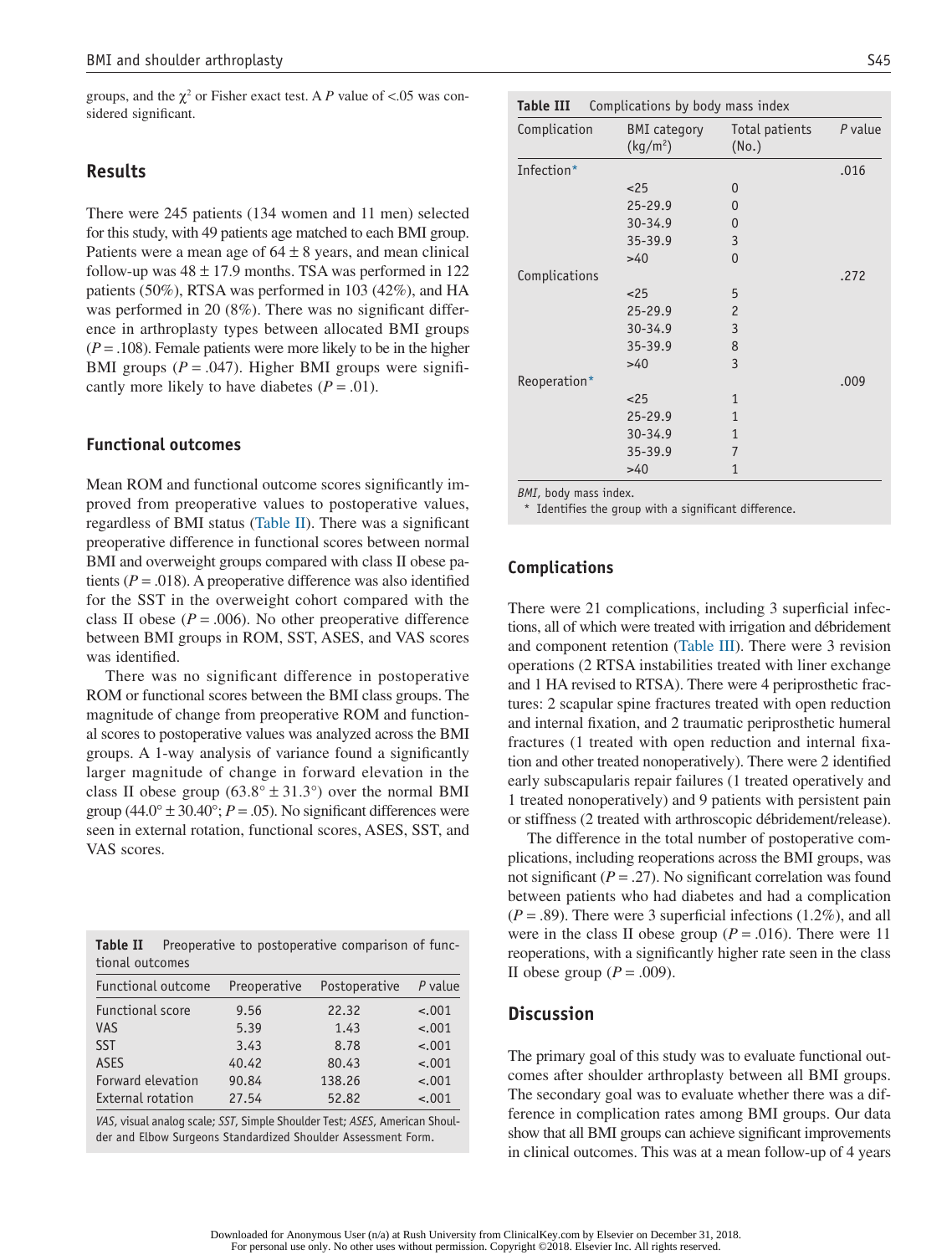| Author, year                          | Study design                                                                                                                                                                                                                                                                      | Comparison groups                                                                                                                                               | <b>Outcomes</b>                                                                                                                                                                                                                                                                                                                                                                 |
|---------------------------------------|-----------------------------------------------------------------------------------------------------------------------------------------------------------------------------------------------------------------------------------------------------------------------------------|-----------------------------------------------------------------------------------------------------------------------------------------------------------------|---------------------------------------------------------------------------------------------------------------------------------------------------------------------------------------------------------------------------------------------------------------------------------------------------------------------------------------------------------------------------------|
| Anakwenze<br>et al, 2017 <sup>2</sup> | • Shoulder arthroplasty registry<br>retrospective review<br>· Identify the effects of BMI on<br>long-term outcomes: revision<br>rate, 1-year-mortality rate, 3-year<br>surgical site infection rate, and<br>90-day in-patient all-cause<br>readmission rate after TSA<br>and RTSA | • 4630 patients who underwent<br>TSA and RTSA<br>between 2007 and 2013<br>(75% TSA, 25% RTSA)<br>• BMI categories were stratified by<br>5 $kg/m2$ increments    | • Overall combined revision rate<br>was 1.7%<br>• Higher BMI was not associated<br>with higher risk of aseptic<br>revision, 1-year-mortality rate,<br>or 3-year deep infection<br>• In TSA only, every 5 kg/m <sup>2</sup><br>increase in BMI was associated<br>with a 16% in the likelihood of<br>90-day readmission<br>• BMI has different outcomes on<br><b>TSA and RTSA</b> |
| Jiang et al,<br>201612                | • The American College of Surgeons<br>National Surgical Quality<br>Improvement Program database<br>for 2006 to 2012<br>• Queried for patients who                                                                                                                                 | • 4796 patients underwent a<br>primary TSA for OA<br>· Patients were classified into<br>4 BMI categories: normal BMI<br>$(18.5-25 \text{ kg/m}^2)$ , overweight | • There was no association between<br>BMI and 30-day complications<br>after surgery<br>• Surgical time increased for                                                                                                                                                                                                                                                            |
|                                       | underwent a primary TSA for OA<br>· Perioperative hospitalization data<br>and 30-day postoperative<br>complications were compared<br>among different BMI classes                                                                                                                  | (25-30 kg/m <sup>2</sup> ), obesity class I<br>(30-35 kg/m <sup>2</sup> ), and obesity<br>class II or greater (>35 kg/m <sup>2</sup> )                          | patients with greater BMI<br>. No difference in 30-day<br>complications and perioperative<br>hospitalization data after TSA in<br>patients with increased BMI                                                                                                                                                                                                                   |
| Werner et al,<br>201528               | • PearlDiver* registry retrospective<br>review                                                                                                                                                                                                                                    | • 144,239 shoulder arthroplasties                                                                                                                               | • BMI >50 kg/m <sup>2</sup> (super obese) had<br>significantly higher rates of                                                                                                                                                                                                                                                                                                  |
|                                       | • Postoperative complication rate<br>including infection, dislocation,<br>component loosening, and<br>revision surgery                                                                                                                                                            | • 13,759 obese<br>• 955 super obese                                                                                                                             | infection, dislocation component<br>loosening, revision surgery,<br>90-day DVT, and, medical<br>complications<br>. No difference in risk for<br>periprosthetic fracture                                                                                                                                                                                                         |

**Table IV** Review of recent clinical outcome studies on obesity and relevant body mass index registry database studies

*TSA*, total shoulder arthroplasty; *RTSA*, reverse total shoulder arthroplasty; *BMI*, body mass index; *OA*, osteoarthritis; *DVT*, deep venous thrombosis. \* PearlDiver Technologies, Inc., Ft. Wayne, IN, USA.

in this series. Furthermore, when evaluating the magnitude of change from preoperative ROM and functional scores to postoperative values, the only significant difference between the groups was in forward elevation. This was seen with the class II obese group having a larger improvement in active forward elevation than in the normal BMI groups. The class II obese group had poorer preoperative forward elevation, yet the mean active forward elevation was nearly 15° higher at the final follow-up. Thus, this group had a lower "floor" value for active elevation preoperatively but achieved a higher "ceiling" postoperatively. The factors contributing to this improvement compared with the other BMI groups cannot be discerned by our data. It is interesting that this same group also had the highest complication rate and reoperation rate.

Although shoulder arthroplasty has demonstrated excellent outcomes,<sup>5,7,31</sup> patient factors that can affect clinical outcomes need to be thoroughly evaluated. Obesity is one of those patient factors, and its effect on shoulder arthroplasty outcome is not yet fully understood.22 In patients with a higher BMI, there have been reported excellent satisfaction and clinical outcomes with shoulder arthroplasty (Tables IV and V).<sup>8,10,12-14,17,19,21,24,28</sup> Unfortunately, data evaluating functional results between all BMI class groups are limited.

There is concern shoulder arthroplasty in obese patients may have an increased risk of complications that will increase the health care burden and patient morbidity.<sup>25</sup> Wagner et al<sup>25</sup> recently reported in a large shoulder arthroplasty institutional joint registry that increased BMI is associated with increased complications such as revision surgery, reoperation, mechanical failure, and superficial wound infection. Some authors similarly have found increased rates of complications with shoulder arthroplasty in higher BMI patients.<sup>10,28</sup> Other authors argue that surgical complications are similar when compared with control cohorts. $2,12$ 

Our data showed an overall complication rate of 8.6%, a reoperation rate of 4.5%, and a revision rate of 1.2%. Although not statistically significant, 8 of the 11 reoperations were in patients with a BMI > 35 kg/m<sup>2</sup>. This group also had a significantly increased risk of superficial wound infections, although we did not report any deep wound infections. This is similar to the recently reported results from Wagner et al,<sup>25</sup> where patients with a BMI > 35 kg/m<sup>2</sup> had a statistically

For personal use only. No other uses without permission. Copyright ©2018. Elsevier Inc. All rights reserved.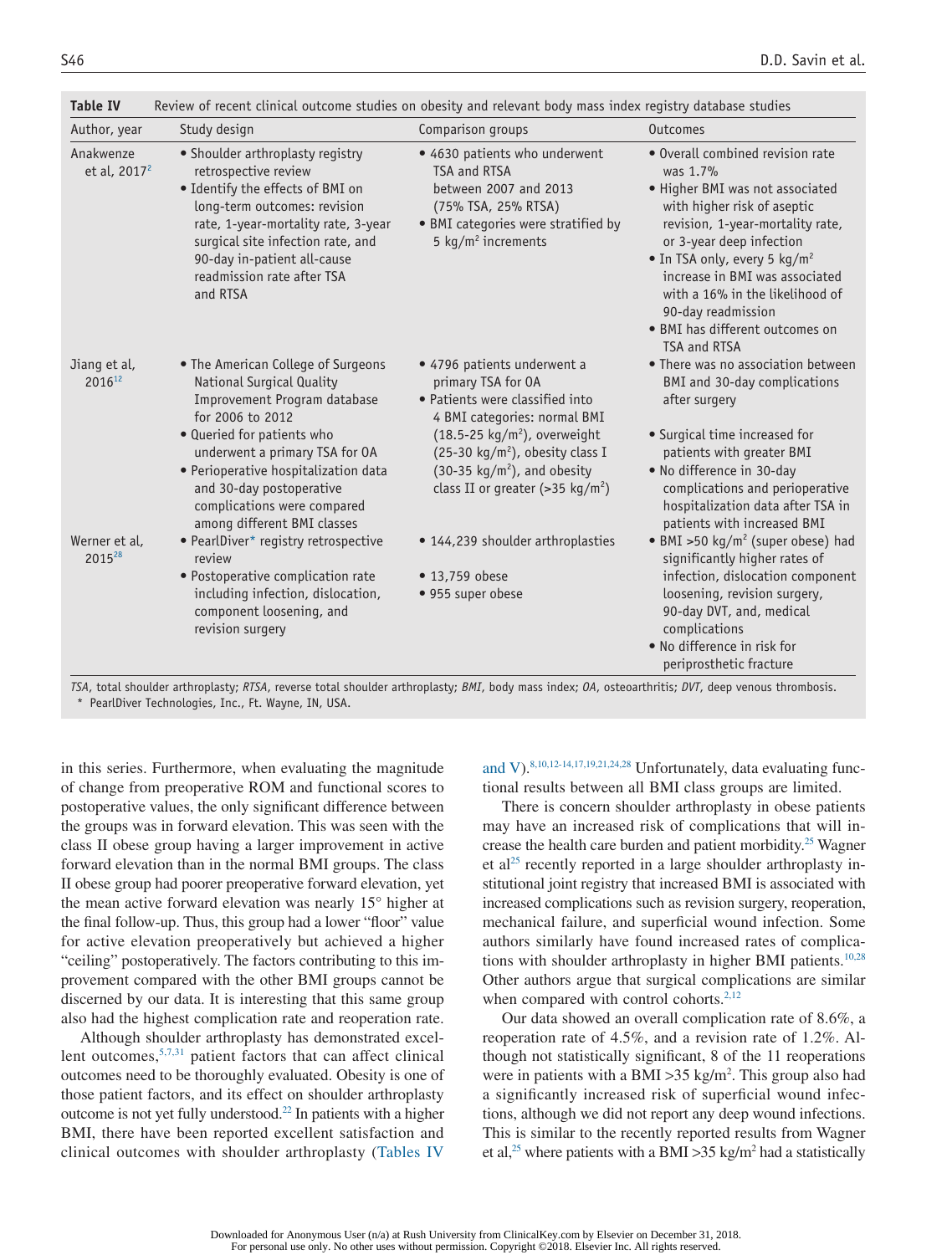**Table V** Review of recent clinical outcomes studies on obesity and body mass index

| Author, year                         | Study design                                                                                                                                                                                                                                                                                           | Comparison groups                                                                                                                                                                                                      | Outcomes                                                                                                                                                                                                                                                                                           |
|--------------------------------------|--------------------------------------------------------------------------------------------------------------------------------------------------------------------------------------------------------------------------------------------------------------------------------------------------------|------------------------------------------------------------------------------------------------------------------------------------------------------------------------------------------------------------------------|----------------------------------------------------------------------------------------------------------------------------------------------------------------------------------------------------------------------------------------------------------------------------------------------------|
| Gupta et al,<br>201410               | • Retrospective review of primary RTSAs<br>with a minimum of 90-day follow-up<br>• Level III                                                                                                                                                                                                           | · Patients were classified into 3 groups<br>by BMI: normal $\left($ <25 kg/m <sup>2</sup> ),<br>overweight or mildly obese<br>(25-35 kg/m <sup>2</sup> ), and moderately or<br>severely obese (>35 kg/m <sup>2</sup> ) | • Patients with a BMI > 35 kg/m <sup>2</sup> or<br>$<$ 25 kg/m <sup>2</sup> have higher complication<br>rates after RTSA                                                                                                                                                                           |
| Li et at,<br>201313                  | • Case-control study of functional outcomes<br>after TSA in obese patients<br>• Preoperative demographics, and<br>perioperative and postoperative<br>complications were recorded<br>• ASES, SF-36, VAS, and fatigue scores were<br>evaluated at baseline and 2-year follow-up<br>• Prognostic Level II | • 76 patients were grouped according<br>to BMI: normal $\left($ < 25 kg/m <sup>2</sup> ),<br>overweight (25-29.9 kg/m <sup>2</sup> ),<br>and obese ( $\geq$ 30 kg/m <sup>2</sup> )                                     | • Obesity did not have a detrimental<br>effect on the improvement of<br>short-term shoulder function<br>. Overall physical function of obese and<br>overweight patients does not<br>significantly improve after TSA<br>· Patients in normal BMI group did not<br>improve overall physical function |
|                                      |                                                                                                                                                                                                                                                                                                        |                                                                                                                                                                                                                        | after TSA                                                                                                                                                                                                                                                                                          |
| Linberg et al,<br>200914             | • Case series<br>• Complications, results, and failure rates for<br>shoulder arthroplasty in morbidly obese<br>patients was examined<br>• Level IV                                                                                                                                                     | • 41 shoulders were monitored for a<br>minimum of 2 years or until revision                                                                                                                                            | • Shoulder arthroplasty in morbidly obese<br>patients is associated with long-term<br>improvement in pain and function<br>• Intraoperative and postoperative care<br>for these patients is more complex,<br>and patients seem to have a higher<br>rate of unsatisfactory results                   |
| Morris et al,<br>$2016^{17}$         | • Prospective study                                                                                                                                                                                                                                                                                    | • 77 primary RSAs performed for RCTA<br>with minimum 2-year follow-up                                                                                                                                                  | • The 3 BMI groups were not significantly<br>different on demographic factors,                                                                                                                                                                                                                     |
|                                      | • Examined outcomes of RSA performed<br>for RCTA across BMI categories<br>(normal weight, overweight, obese)                                                                                                                                                                                           | • 34 had normal<br>weight (BMI <25 kg/m <sup>2</sup> ), 21 were<br>overweight(BMI 25-30 kg/m <sup>2</sup> ),<br>and 22 were obese (BMI > 30 kg/m <sup>2</sup> )                                                        | preoperative shoulder function scores,<br>or preoperative mobility                                                                                                                                                                                                                                 |
| Pappou et al,<br>201419              | · Retrospective case-series<br>· Outcome measures, complications,<br>discharge dispositions, costs in patients<br>undergoing RSA<br>· Minimum 24-month follow-up<br>· Prognostic Level III                                                                                                             | • 21 patients with a BMI of $\geq$ 40 kg/m <sup>2</sup><br>• Matched with 63 control patients with<br>a BMI of $<$ 30 kg/m <sup>2</sup>                                                                                | • RSA is as safe and effective in morbidly<br>obese patients; however, it has an<br>increased cost and patients have a<br>lower rate of discharge to home and<br>greater care needs after discharge                                                                                                |
| Statz et al,<br>$2016^{21}$          | • Retrospective case-series of all patients<br>receiving a primary RSA<br>· Minimum 2-year follow-up<br>· Shoulder abduction, external rotation,<br>and ASES were evaluated                                                                                                                            | • 41 patients with mean BMI of 44 kg/m <sup>2</sup>                                                                                                                                                                    | • RSA is a successful procedures in<br>morbidly obese patients<br>$(BMI \geq 40 \text{ kg/m}^2)$                                                                                                                                                                                                   |
| Vincent et al,<br>2016 <sup>24</sup> | • Prospective cohort study                                                                                                                                                                                                                                                                             | • 310 patients with a TSA or RSA were<br>longitudinally compared in patients<br>with low and high BMI after a TSA                                                                                                      | • TSA and RSA both result in positive<br>functional outcomes in patients<br>irrespective of BMI                                                                                                                                                                                                    |
|                                      | • ASES, Shoulder Pain and Disability Index,<br>UCLA, SF-12, ROM, and strength<br>• Preoperative, 2-year and final follow-up<br>visits were included<br>• Level II study                                                                                                                                | or a RSA                                                                                                                                                                                                               | · Morbidly obese patients do not attain<br>the same gains in SF-12 scores<br>compared with nonmorbidly<br>obese patients                                                                                                                                                                           |
| Wagner et al,<br>201725              | • Case series<br>• Complication, reoperation, and<br>revision rates                                                                                                                                                                                                                                    | • 4567 shoulder arthroplasties<br>• 302 revisions                                                                                                                                                                      | • Increasing BMI associated with<br>increased complication risk,<br>reoperation, revision for mechanical<br>failure, and overall revision rates<br>. Highest association seen with BMI and<br>superficial wound infection                                                                          |

*RTSA*, reverse total shoulder arthroplasty; *BMI*, body mass index; *TSA*, total shoulder arthroplasty; *ASES*, American Shoulder and Elbow Surgeons Standardized Shoulder Assessment Form; *SF-36*, 36-Item Short Form Health Survey; *VAS*, visual analog scale; *RSA*, reverse shoulder arthroplasty; *RCTA*, rotator cuff tear arthropathy; *UCLA*, University of California, Los Angeles Shoulder Rating scale; *SF-12*, 12-Item Short Form Health Survey *ROM*, range of motion.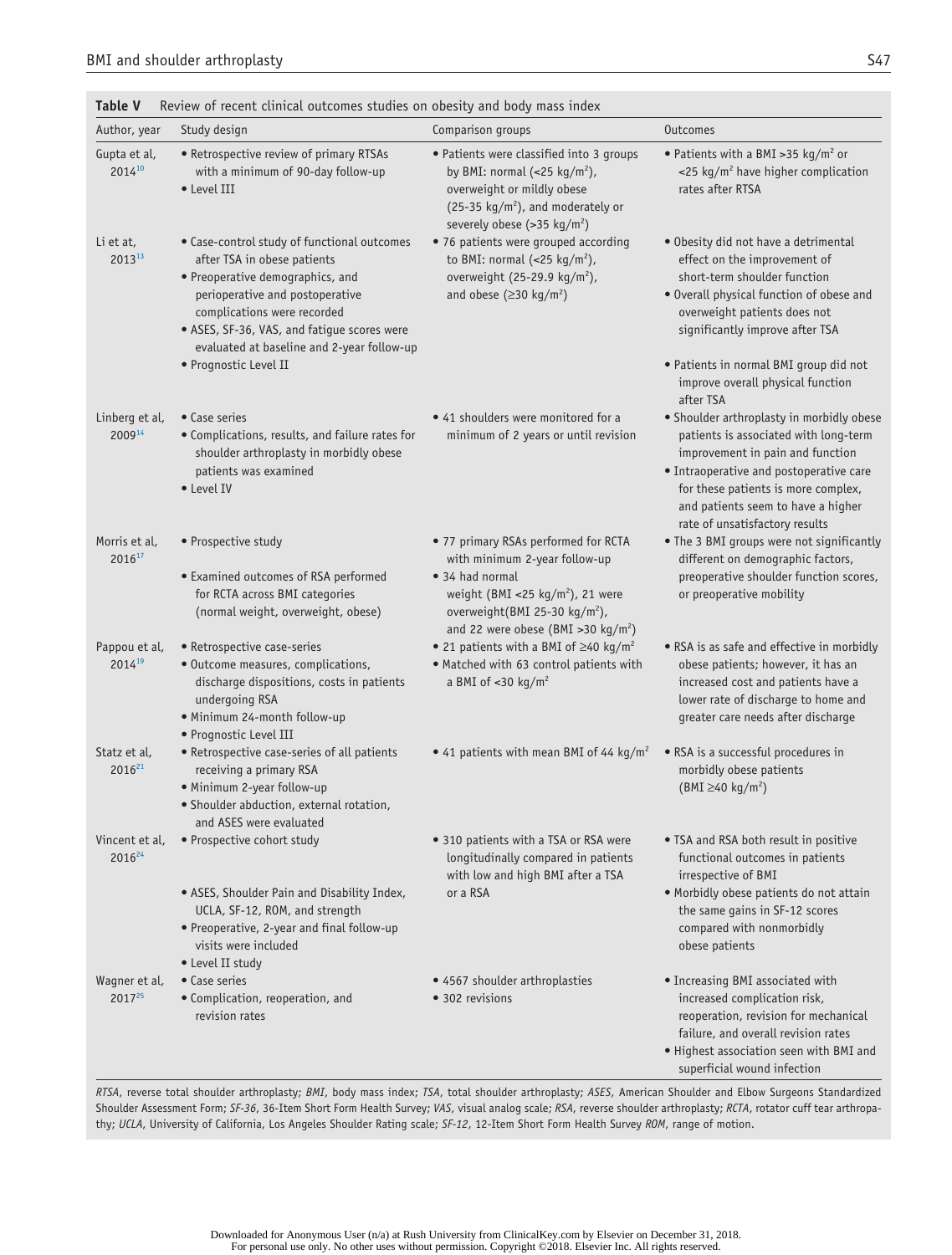significant increased risk of superficial wound infection and reoperation. Interestingly, although the higher BMI group also had a higher incidence of diabetes, it did not correlate with a complication in our patient cohort. Our overall low complication, revision, and infection rate may not be representative of what is seen in the general population.

This study has limitations that should be taken into account when interpreting our data. First, this study includes a heterogenous set of procedures, including RTSA, TSA, and HA, performed by 2 surgeons, although the rates of these procedures did not differ significantly between each BMI group. Furthermore, we did not categorize based on the design or manufacturer of the shoulder arthroplasty implant.

Second, despite matching by patient age and sex in our retrospective case-control design, other differences between the BMI groups are potential sources of error or bias, including insurance status, medical comorbidities, activity level, and prior surgical interventions.

Third, our overall complication, revision, and infection rate is lower than historical controls; thus, our patient population may not accurately reflect the general population.

Fourth, although the main purpose of this study was to evaluate functional outcomes between BMI groups, our relatively large patient population of 245 patients with 49 in each group may be underpowered to identify a significant difference in complications between groups.

Lastly, a mean follow-up of 48 months may not be sufficient to identify long-term complications that may be more likely to occur in obese patients, including, but not limited to, mechanical failure.

The strengths are the study's prospective and continuous data collection from a shoulder arthroplasty database at a single institution. Furthermore, to our knowledge, this is the largest study to evaluate functional results and outcomes based on each BMI class group. The results of this study will contribute to our understanding of how increasing BMI can affect functional outcomes after shoulder arthroplasty.

# **Conclusion**

Our results demonstrate that for TSA, RTSA, and HA, irrespective of BMI class groups, patients can expect good functional outcomes with improvements in pain, ROM, function, and outcome scores. Similar to previous studies, complication rates tend to be higher in the higher BMI groups, particularly superficial infections and reoperation rates. Longer follow-up is needed to determine whether these excellent functional results persist over time.

#### **Disclaimer**

Gregory Nicholson is a board member of American Shoulder and Elbow Surgeons, a consultant, paid presenter, or receives royalties for Wright Medical, Tornier, Arthrosurface, and Innomed. Anthony Romeo has the following disclosures: Arthroscopy Association of North America: other financial or material support; Aesculap/ B.Braun: research support; American Orthopaedic Society for Sports Medicine: board or committee member; American Shoulder and Elbow Surgeons: board or committee member; Arthrex, Inc.: IP royalties, other financial or material support, paid consultant, paid presenter or speaker, research support; Histogenics: research support; Medipost: research support; MLB: other financial or material support; NuTech: research support; Orthopedics: editorial or governing board; Orthopedics Today: board or committee member; editorial or governing board; OrthoSpace: research support; Sage: editorial or governing board; Saunders/Mosby-Elsevier: publishing royalties, financial, or material support; SLACK Incorporated: editorial or governing board, publishing royalties, financial, or material support; Smith & Nephew: research support; Wolters Kluwer Health-Lippincott Williams & Wilkins: editorial or governing board; and Zimmer: research support. The other authors, their immediate families, and any research foundations with which they are affiliated have not received any financial payments or other benefits from any commercial entity related to the subject of this article.

# **References**

- 1. Amin AK, Clayton RAE, Patton JT, Gaston M, Cook RE, Brenkel IJ. Total knee replacement in morbidly obese patients. Bone Joint J 2006;88–B:1321-6. http://dx.doi.org/10.1302/0301-620X.88B10.17697
- 2. Anakwenze O, Fokin A, Chocas M, Dillon MT, Navarro RA, Yian EH, et al. Complications in total shoulder and reverse total shoulder arthroplasty by body mass index. J Shoulder Elbow Surg 2017;26:1230-7. http://dx.doi.org/10.1016/j.jse.2016.11.055
- 3. Bacle G, Nové-Josserand L, Garaud P, Walch G. Long-term outcomes of reverse total shoulder arthroplasty: a follow-up of a previous study. J Bone Joint Surg Am 2017;99:454-61. http://dx.doi.org/10.2106/ JBJS.16.00223
- 4. D'Apuzzo MR, Novicoff WM, Browne JA. The John Insall Award: morbid obesity independently impacts complications, mortality, and resource use after TKA. Clin Orthop Relat Res 2015;473:57-63. http://dx.doi.org/10.1007/s11999-014-3668-9
- 5. Deshmukh AV, Koris M, Zurakowski D, Thornhill TS. Total shoulder arthroplasty: long-term survivorship, functional outcome, and quality of life. J Shoulder Elbow Surg 2005;14:471-9. http://dx.doi.org/ 10.1016/j.jse.2005.02.009
- 6. Flegal KM, Carroll MD, Kit BK, Ogden CL. Prevalence of obesity and trends in the distribution of body mass index among us adults, 1999-2010. JAMA 2012;307:491-7. http://dx.doi.org/10.1001/jama.2012.39
- 7. Garcia GH, Liu JN, Sinatro A, Wu HH, Dines JS, Warren RF, et al. High satisfaction and return to sports after total shoulder arthroplasty in patients aged 55 years and younger. Am J Sports Med 2017;45:1664-9. http://dx.doi.org/10.1177/0363546517695220
- 8. Griffin JW, Novicoff WM, Browne JA, Brockmeier SF. Morbid obesity in total shoulder arthroplasty: risk, outcomes, and cost analysis. J Shoulder Elbow Surg 2014;23:1444-8. http://dx.doi.org/10.1016/j.jse .2013.12.027
- 9. Guery J, Favard L, Sirveaux F, Oudet D, Mole D, Walch G. Reverse total shoulder arthroplasty. Survivorship analysis of eighty replacements